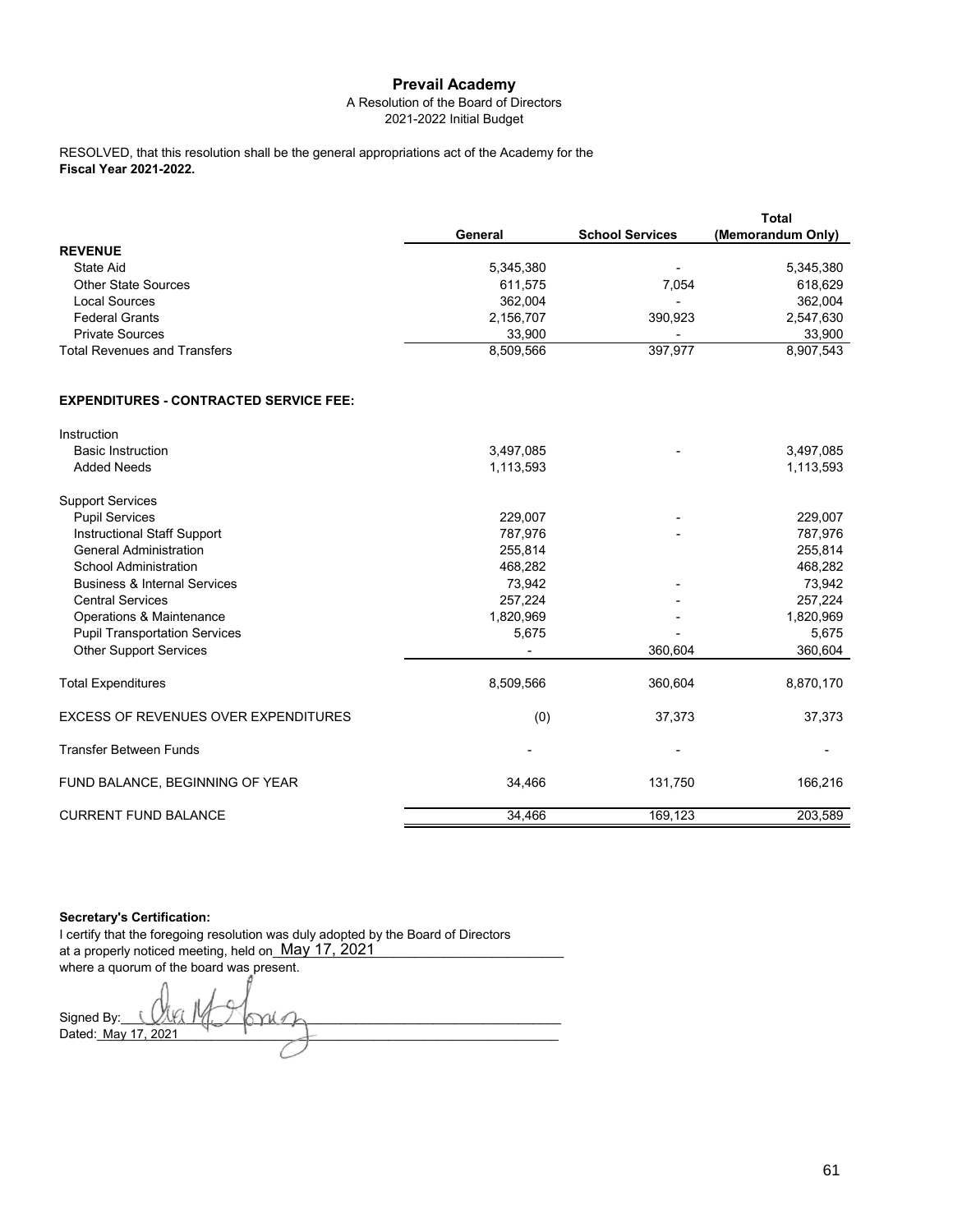2021-2022 Initial Budget Detail

|                                                  | 2021-2022<br><b>Initial Budget</b> |
|--------------------------------------------------|------------------------------------|
| <b>General Fund</b>                              |                                    |
| <b>REVENUE</b>                                   |                                    |
| State Aid                                        | 5,345,380                          |
| Revenue from State Sources                       | 611,575                            |
| <b>Revenue from Local Sources</b>                | 362,004                            |
| Restricted-Federal 'Pass thru' Grants - Title I  | 299,349                            |
| Restricted-Federal 'Pass thru' Grants - Title II | 51,333                             |
| Restricted-Federal 'Pass thru' Grants - Title IV | 19,387                             |
| Restricted-Federal 'Pass thru' Grants - IDEA     | 132,580                            |
| Restricted-Federal 'Pass thru' Grants - CRF      | 17,355                             |
| Restricted-Federal 'Pass thru' Grants - GEER     | 39,455                             |
| Restricted-Federal 'Pass thru' Grants - ESSER    | 1,597,248                          |
| <b>Revenue from Private Sources</b>              | 33,900                             |
| <b>Total Revenue &amp; Other Transactions</b>    | 8,509,566                          |
| <b>EXPENDITURES</b>                              |                                    |
| <b>Basic Instruction</b>                         |                                    |
| Salaries, Taxes, & Benefits                      | 1,964,991                          |
| Local Meetings                                   | 7,010                              |
| Printing and Binding                             | 27,550                             |
| <b>Teaching Supplies</b>                         | 1,305,557                          |
| Textbooks                                        | 44,326                             |
| Software & Equipment                             | 1,385                              |
| <b>Equipment Lease</b>                           | 55,936                             |
| Dues/Memberships                                 | 4,080                              |
| Field trips                                      | 15,400                             |
| <b>Contracted Services</b>                       | 31,690                             |
| <b>Employment Expenses</b>                       | 1,560                              |
| Finger Printing & Background Checks              | 2.600                              |

# Board Funds 35,000<br>btal - Basic Instruction 3,497,085 **Total - Basic Instruction 3,497,085**

## **Added Needs**

| <b>Compensatory Education</b>            |         |
|------------------------------------------|---------|
| Salaries, Taxes, & Benefits              | 548.778 |
| <b>Teaching Supplies</b>                 | 95.592  |
| <b>Subtotal - Compensatory Education</b> | 644.370 |
|                                          |         |

## **Special Education**

| Salaries, Taxes, & Benefits | 418.813 |
|-----------------------------|---------|
| Local Meetings              | 375     |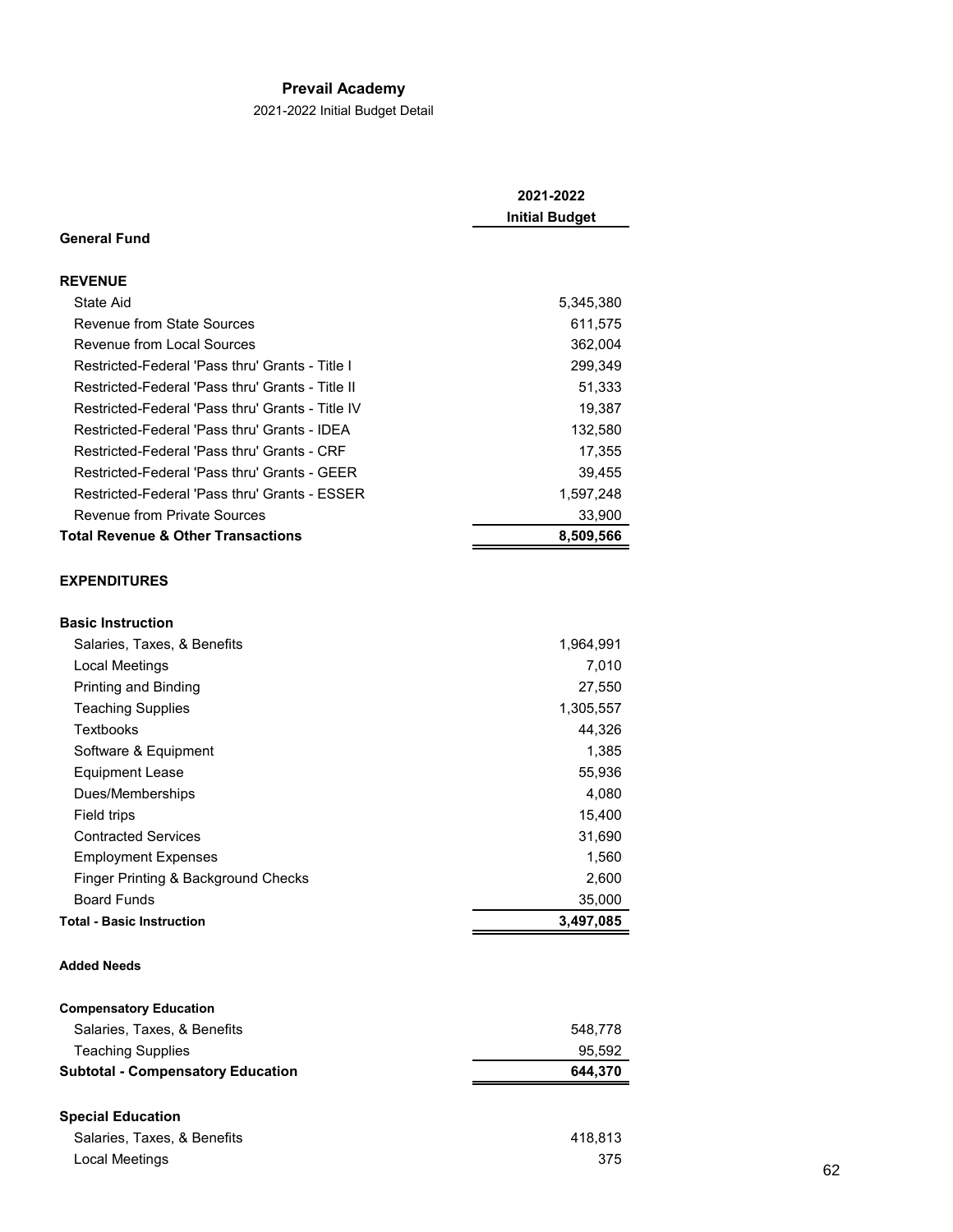| <b>Workshops and Conferences</b>           | 1,116     |
|--------------------------------------------|-----------|
| <b>Teaching Supplies</b>                   | 2,390     |
| Software & Equipment                       | 410       |
| <b>Indirect Costs</b>                      | 46,119    |
| <b>Subtotal - Special Education</b>        | 469,223   |
|                                            |           |
| <b>Total - Added Needs</b>                 | 1,113,593 |
|                                            |           |
| <b>Pupil Services</b>                      |           |
| <b>Occupational Therapist Services</b>     | 22,276    |
| <b>Psychological Services</b>              | 33,787    |
| Speech Pathology                           | 111,355   |
| <b>Social Work Services</b>                | 61,589    |
| <b>Total - Pupil Services</b>              | 229,007   |
|                                            |           |
| <b>Instructional Staff Support</b>         |           |
| Salaries, Taxes, & Benefits                | 461,183   |
| <b>Workshops and Conferences</b>           | 6,265     |
| Improvement of Instruction                 | 124,462   |
| Professional Development                   | 83,807    |
| <b>Library Books</b>                       | 4,000     |
| Library                                    | 460       |
| Technology                                 | 63,016    |
| Special Education                          | 28,090    |
| <b>Recess Aides</b>                        | 16,693    |
| <b>Total - Instructional Staff Support</b> | 787,976   |
|                                            |           |
| <b>General Administration</b>              |           |
|                                            |           |
| <b>Board of Education</b>                  |           |
| <b>Board of Education Administration</b>   | 33,935    |
| Legal Fees                                 | 7,250     |
| Audit                                      | 9,528     |
| Travel & Expense Staff                     | 500       |
| Insurance                                  | 11,200    |
| <b>Subtotal - Board of Education</b>       | 62,413    |
|                                            |           |
| <b>Executive Administration</b>            |           |
| <b>Executive Administration</b>            | 18,637    |
| Oversight Fee                              | 153,530   |
| <b>Subtotal - Executive Administration</b> | 172,167   |
|                                            |           |
| <b>Grant Procurement</b>                   |           |
| <b>Grant Procurement</b>                   | 21,234    |
| <b>Subtotal - Grant Procurement</b>        | 21,234    |
|                                            |           |
| <b>Total - General Administration</b>      | 255,814   |
|                                            |           |
|                                            |           |
| <b>School Administration</b>               |           |

Salaries, Taxes, & Benefits 63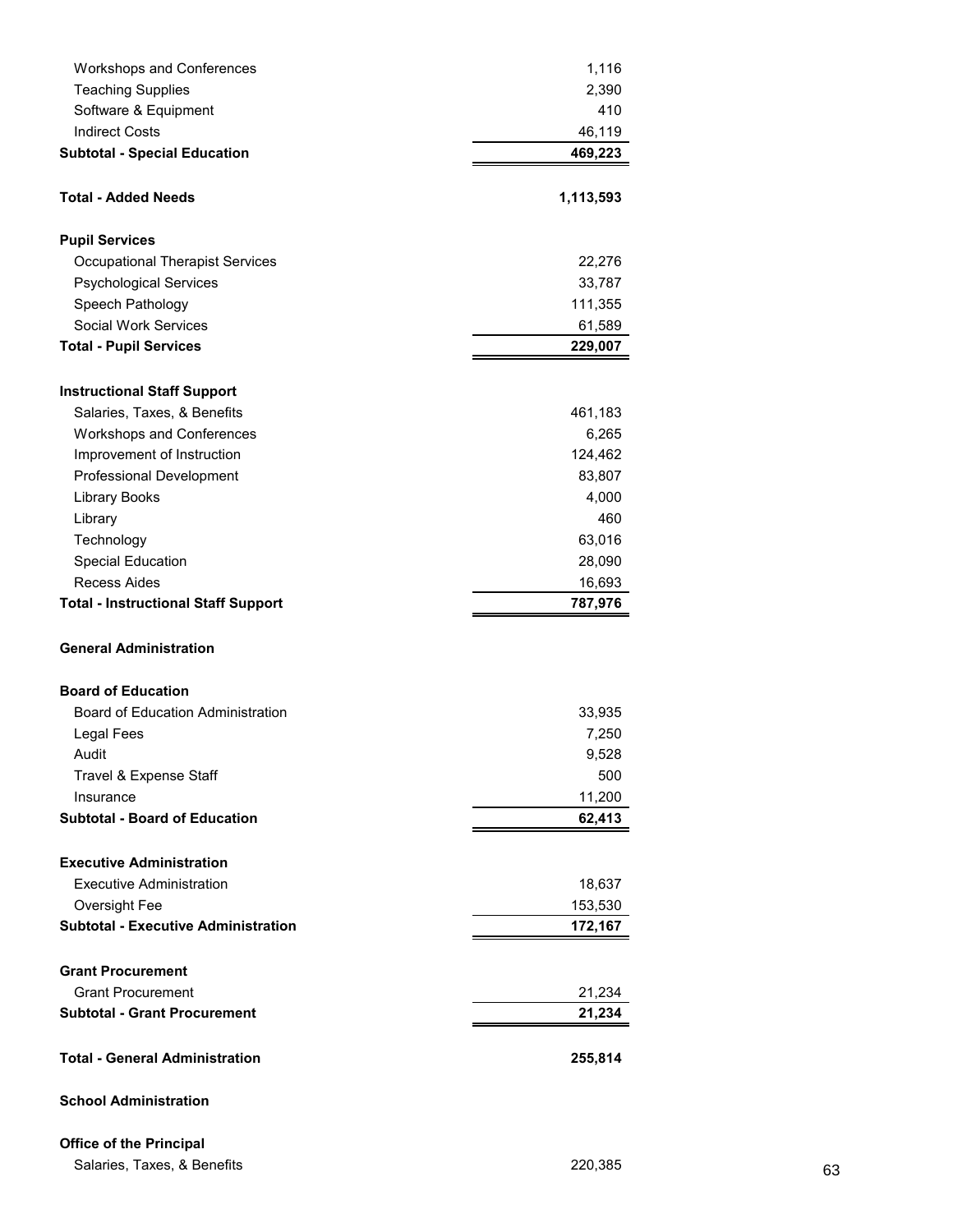| Local Meetings                                  | 7,555     |
|-------------------------------------------------|-----------|
| <b>Workshops and Conferences</b>                | 5,150     |
| Mailing                                         | 5,220     |
| Printing & Binding                              | 1,950     |
| <b>Office Supplies</b>                          | 5,800     |
| Dues/Memberships                                | 3,500     |
| Advertising                                     | 82,175    |
| <b>Contracted Services</b>                      | 460       |
| <b>Bank Charges</b>                             | 640       |
| Subtotal - Office of the Principal              | 332,835   |
|                                                 |           |
| <b>Other School Administration</b>              |           |
| Admissions & Other Administrative Support       | 103,127   |
| Salaries, Taxes, & Benefits                     | 26,798    |
| <b>Local Meetings</b>                           | 500       |
| Workshops and Conferences                       | 800       |
| Mailing                                         | 1,722     |
| Printing & Binding                              | 2,500     |
| <b>Subtotal - Other School Administration</b>   | 135,447   |
|                                                 |           |
| <b>Total - School Administration</b>            | 468,282   |
| <b>Business &amp; Internal Services</b>         |           |
| <b>Fiscal Services</b>                          | 71,406    |
| Internal Distribution Services                  | 2,536     |
| <b>Total - Business &amp; Internal Services</b> | 73,942    |
|                                                 |           |
| <b>Central Services</b>                         |           |
| <b>Information Services</b>                     | 23,334    |
| Staff/Personnel Services                        | 111,218   |
| Data Processing Services                        | 84,938    |
| <b>Other Central Services</b>                   | 37,734    |
| <b>Total - Central Services</b>                 | 257,224   |
| <b>Operations &amp; Maintenance</b>             |           |
| <b>Internal Building Services</b>               | 15,532    |
| Telephone                                       | 2,715     |
| Heat                                            | 11,675    |
| Electric                                        | 45,700    |
| Sewer                                           | 10,400    |
| Waste & Trash Disposal                          | 5,700     |
| <b>Building Maintenance &amp; Repair</b>        | 242,600   |
| Equipment Maintenance & Repair                  | 5,820     |
| Lease of Building                               | 940,000   |
| Lease of Equipment                              | 7,645     |
| <b>Equipment Purchases</b>                      | 459,592   |
| Liability Insurance                             | 900       |
| <b>Property Taxes</b>                           | 53,438    |
| Property Insurance                              | 14,500    |
| Safety & Security                               | 4,752     |
| <b>Total - Operations &amp; Maintenance</b>     | 1,820,969 |
|                                                 |           |

**Pupil Transportation Services**

Contracted Transportation 6,675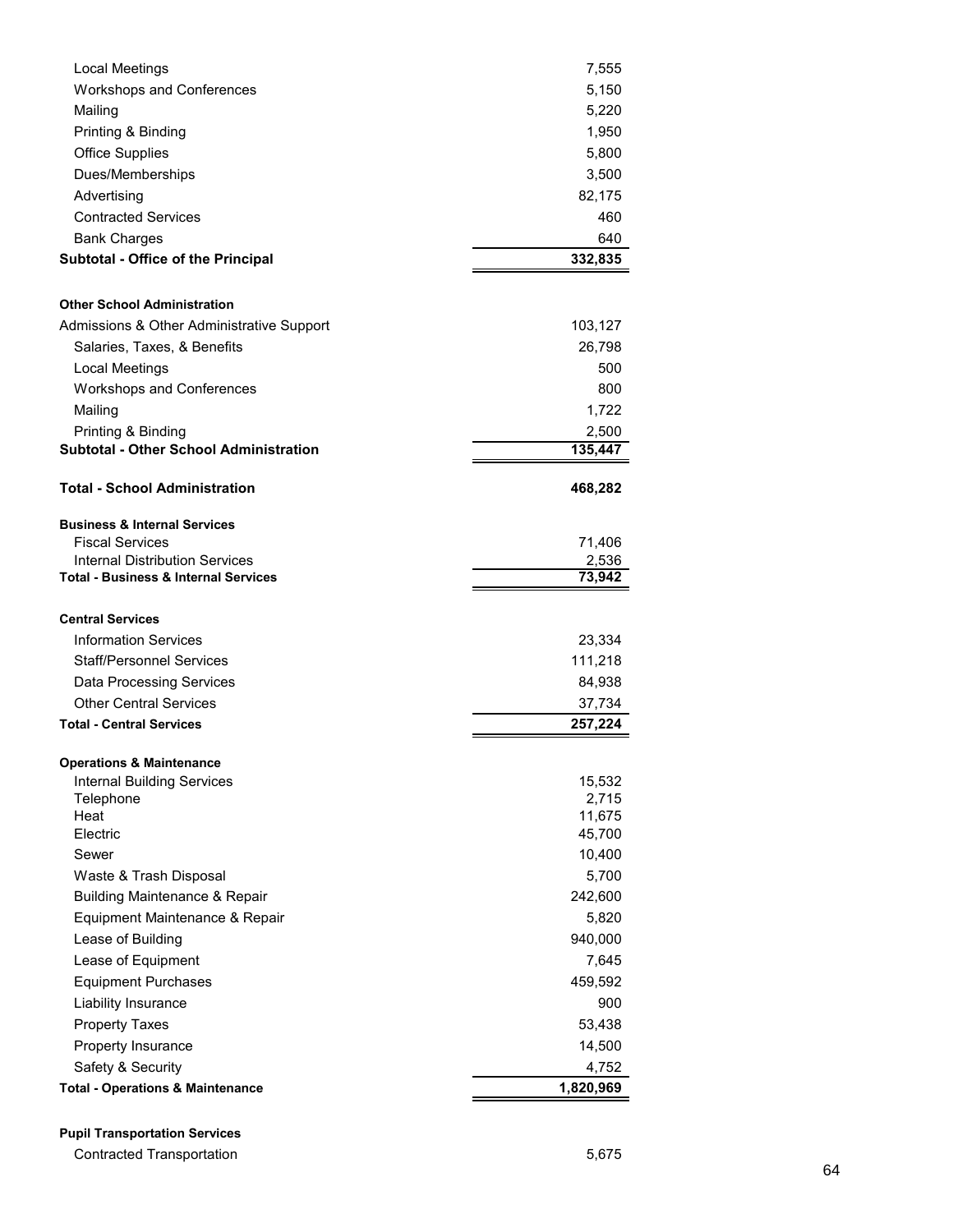| <b>Total - Pupil Transportation Services</b>                                            | 5,675     |
|-----------------------------------------------------------------------------------------|-----------|
| <b>Other Support Services</b>                                                           |           |
| <b>Pupil Activities</b>                                                                 |           |
| Salaries, Taxes, & Benefits                                                             |           |
| <b>Contracted Services</b>                                                              |           |
| Supplies                                                                                |           |
| <b>Total - Pupil Activities</b>                                                         |           |
| Outgoing Transfer to School Service Fund                                                |           |
| Total Expenditures & Other Transactions                                                 | 8,509,566 |
| <b>Revenues and Other Financing Sources Over</b><br>(Under) Expenditures and Other Uses | (0)       |
| Beginning Fund Balance (7/1)                                                            | 34,466    |
| <b>Ending Fund Balance</b>                                                              | 34,466    |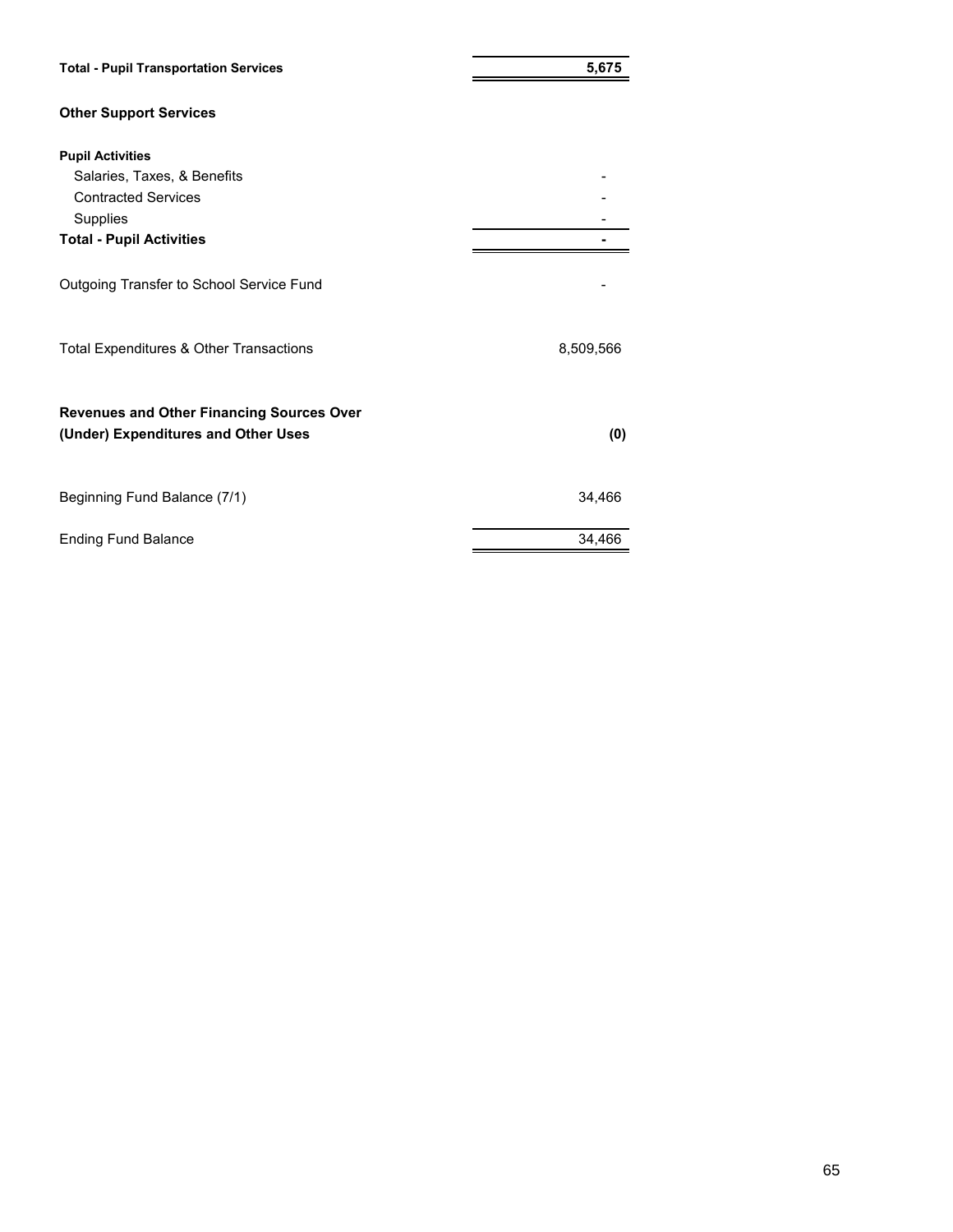| <b>School Service Fund</b>                                                                                                                                     |                              |
|----------------------------------------------------------------------------------------------------------------------------------------------------------------|------------------------------|
| Department of Agriculture                                                                                                                                      | 293,174                      |
| Department of Agriculture - Breakfast                                                                                                                          | 77,682                       |
| Department of Agriculture - Fruit/Veg                                                                                                                          |                              |
| Commodities                                                                                                                                                    | 20,067                       |
| <b>Other USDA Grants</b>                                                                                                                                       |                              |
| <b>Total Food Service Revenue</b>                                                                                                                              | 397,977                      |
| Transfer In from General Fund                                                                                                                                  |                              |
| <b>Total Revenue and Incoming Transfers</b>                                                                                                                    | 397,977                      |
| <b>EXPENDITURES</b><br><b>Food Services</b><br>Supplies, Materials including Commodities expense<br>Salaries & Wages<br><b>Total Food Service Expenditures</b> | 350,188<br>10.416<br>360,604 |
| <b>Revenues and Other Financing Sources Over</b><br>(Under) Expenditures and Other Uses                                                                        | 37,373                       |
| Beginning Fund Balance (7/1)                                                                                                                                   | 131,750                      |
| <b>Ending Food Service Fund Balance</b>                                                                                                                        | 169,123                      |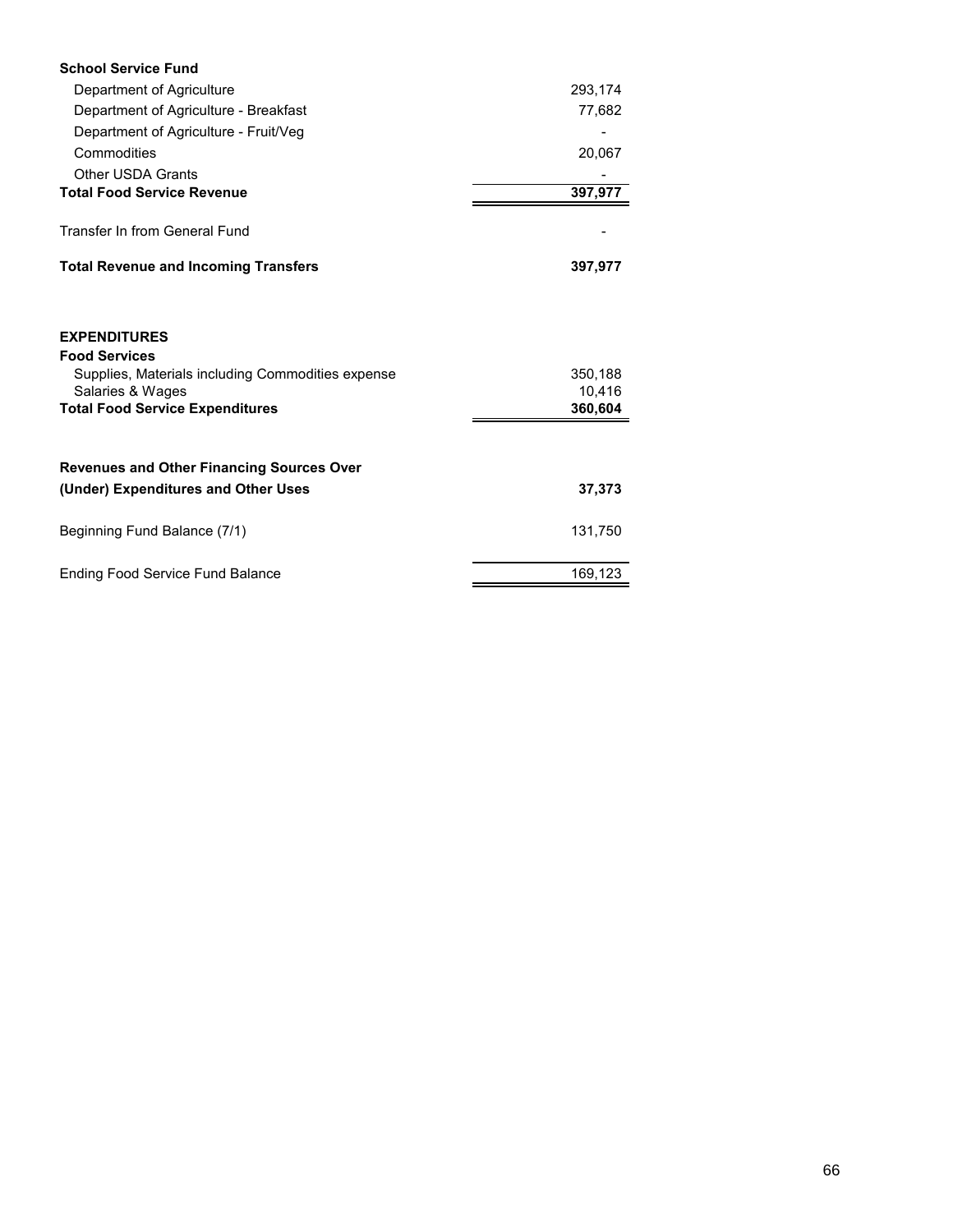2021-22 Initial Budget Comparison to 2020-21 Amended Budget

|                                               | 2020-21<br><b>Amended Budget</b> | 2021-22<br><b>Initial Budget</b> |            |  |
|-----------------------------------------------|----------------------------------|----------------------------------|------------|--|
|                                               | Proposal                         | Proposal                         | Change     |  |
| <b>REVENUE</b>                                |                                  |                                  |            |  |
| <b>State Aid</b>                              | 4,700,948                        | 5,345,380                        | 644,432    |  |
| <b>Other State Sources</b>                    | 606,225                          | 618,629                          | 12,404     |  |
| <b>Local Sources</b>                          | 351,193                          | 362,004                          | 10,811     |  |
| <b>Federal Grants</b>                         | 1,005,721                        | 2,547,630                        | 1,541,909  |  |
| <b>Private Sources</b>                        | 31,800                           | 33,900                           | 2,100      |  |
| <b>Contribution from Management Company</b>   | 296,915                          |                                  | (296, 915) |  |
| <b>Total Revenues and Transfers</b>           | 6,992,802                        | 8,907,543                        | 1,914,741  |  |
| <b>EXPENDITURES - CONTRACTED SERVICE FEE:</b> |                                  |                                  |            |  |
| Instruction                                   |                                  |                                  |            |  |
| <b>Basic Instruction</b>                      | 2,264,538                        | 3,497,085                        | 1,232,546  |  |
| <b>Added Needs</b>                            | 1,039,098                        | 1,113,593                        | 74,495     |  |
| <b>Support Services</b>                       |                                  |                                  |            |  |
| <b>Pupil Services</b>                         | 182,731                          | 229,007                          | 46,276     |  |
| <b>Instructional Staff Support</b>            | 738,252                          | 787,976                          | 49,725     |  |
| <b>General Administration</b>                 | 234,689                          | 255,814                          | 21,125     |  |
| <b>School Administration</b>                  | 507,630                          | 468,282                          | (39, 348)  |  |
| <b>Business &amp; Internal Services</b>       | 65,029                           | 73,942                           | 8,913      |  |
| <b>Central Services</b>                       | 216,788                          | 257,224                          | 40,435     |  |
| Operations & Maintenance                      | 1,501,568                        | 1,820,969                        | 319,401    |  |
| <b>Pupil Transportation Services</b>          | 4,000                            | 5,675                            | 1,675      |  |
| <b>Other Support Services</b>                 | 213,507                          | 360,604                          | 147,097    |  |
| <b>Total Expenditures</b>                     | 6,967,830                        | 8,870,170                        | 1,902,340  |  |
| <b>EXCESS OF REVENUES OVER EXPENDITURES</b>   | 24,972                           | 37,373                           | 12,401     |  |
| <b>Transfer Between Funds</b>                 |                                  |                                  |            |  |
| FUND BALANCE, BEGINNING OF YEAR               | 141,244                          | 166,216                          | 24,972     |  |
| <b>CURRENT FUND BALANCE</b>                   | 166,216                          | 203,589                          | 37,373     |  |